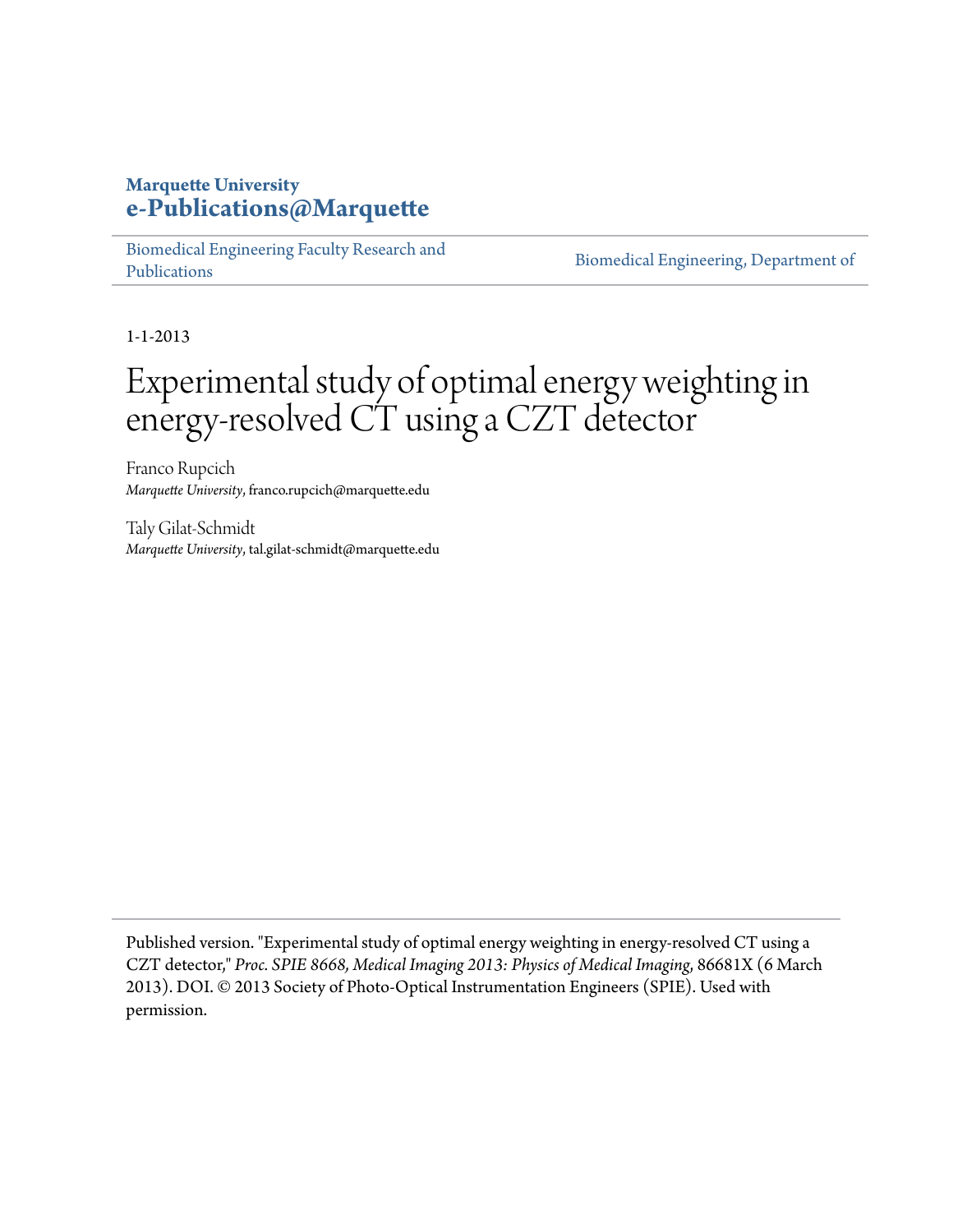# PROCEEDINGS OF SPIE

SPIEDigitalLibrary.org/conference-proceedings-of-spie

# Experimental study of optimal energy weighting in energy-resolved CT using a CZT detector

Franco Rupcich, Taly Gilat-Schmidt

Franco Rupcich, Taly Gilat-Schmidt, "Experimental study of optimal energy weighting in energy-resolved CT using a CZT detector," Proc. SPIE 8668, Medical Imaging 2013: Physics of Medical Imaging, 86681X (6 March 2013); doi: 10.1117/12.2008439



Event: SPIE Medical Imaging, 2013, Lake Buena Vista (Orlando Area), Florida, United States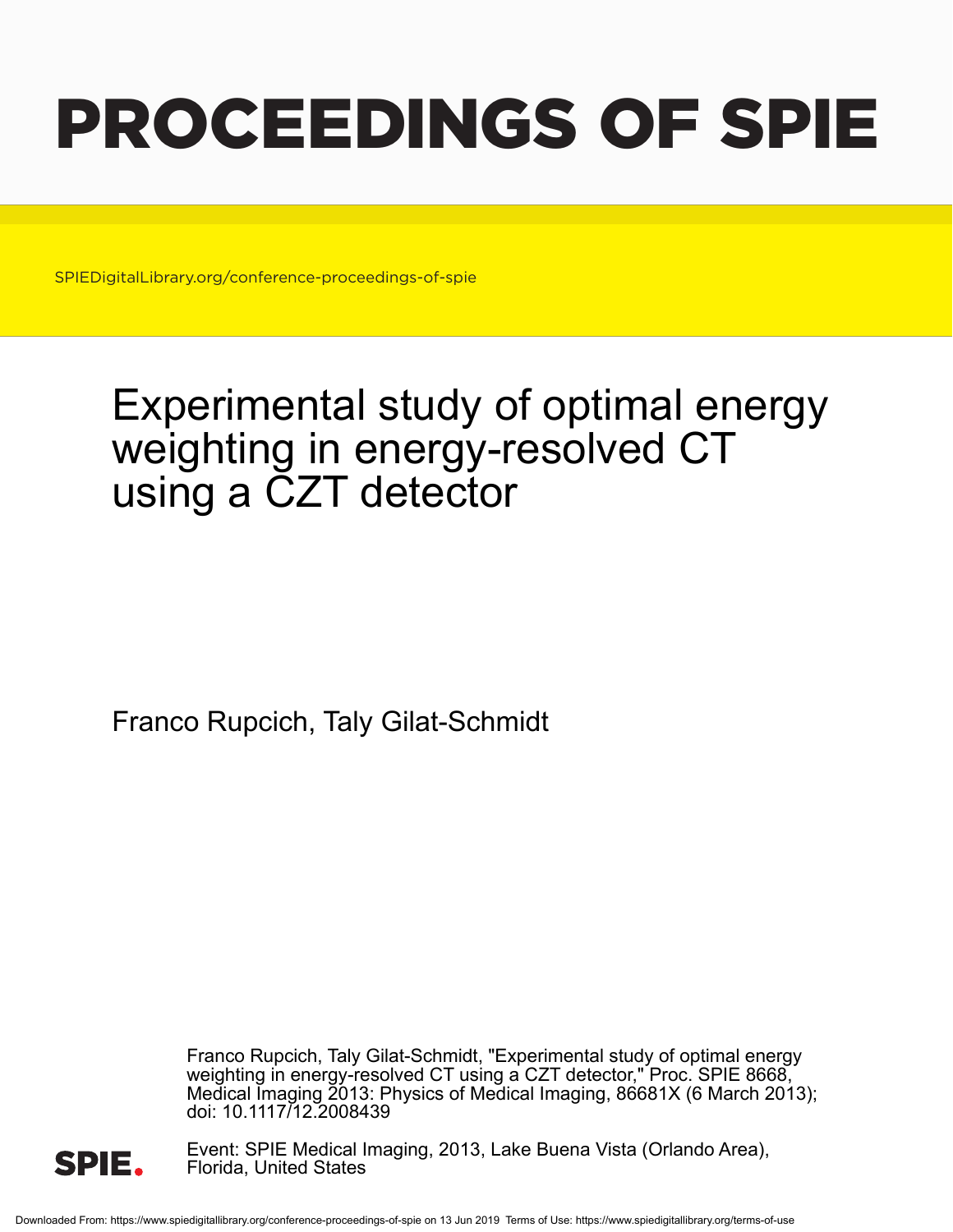## Experimental study of optimal energy weighting in energy-resolved CT using a CZT detector

Franco Rupcich<sup>a</sup> and Taly Gilat Schmidt<sup>a</sup>

<sup>a</sup>Department of Biomedical Engineering, Marquette University, Milwaukee, WI, USA;

#### ABSTRACT

Recent advances in energy-resolved CT can potentially improve contrast-to-noise ratio (CNR), which could subsequently reduce dose in conventional and dedicated breast CT. Two methods have been proposed for optimal energy weighting: weighting the energy-bin data prior to log normalization (projection-based weighting) and weighting the energy-bin data after log normalization (image-based weighting). Previous studies suggested that optimal projection-based and image-based energy weighting provide similar CNR improvements for energyresolved CT compared to photon-counting or conventional energy-integrating CT. This study experimentally investigated the improvement in CNR of projection-based and image-based weighted images relative to photoncounting for six different energy-bin combinations using a bench top system with a CZT detector. The results showed CNR values ranged between 0.85 and 1.01 for the projection-based weighted images and between 0.91 and 1.43 for the image-based weighted images, relative to the CNR for the photon-counting image. The range of CNR values demonstrates the effects of energy-bin selection on CNR for a particular energy weighting scheme. The non-ideal spectral response of the CZT detector caused spectral tailing, which appears to generally reduce the CNR for the projection-based weighted images. Image-based weighting increased CNR in five of the six bin combinations despite the non-ideal spectral effects.

Keywords: CT dose reduction, energy-resolved CT, dedicated breast CT, multi-energy CT, energy-weighted CT, cadmium zinc telluride, breast imaging

#### 1. INTRODUCTION

In recent years, dedicated breast CT has received attention as a viable breast imaging modality, $1^{-7}$  due to its expected lower costs than MRI, higher sensitivity than mammography, and lack of compression. One early study demonstrated the potential for obtaining high signal-to-noise ratio (SNR) images using dedicated breast CT at dose levels comparable to those used in mammography.<sup>1</sup> In addition, recent advances in photon-counting detector technology have motivated investigations<sup>4–6</sup> of the ability of energy-resolved CT to produce high-contrast diagnostic images, which could subsequently lead to reduced breast dose.

Because the contrast between biological tissues is generally greater at lower energies, an ideal detector is one that would assign more weight to lower-energy photons. Thus, conventional energy-integrating detectors, which assign more weight to higher-energy photons, and photon-counting detectors, which assign equal weights to all photons, are sub-optimal. Energy-resolving CT detectors, on the other hand, are capable of sorting photons into discrete energy bins based on specified energy thresholds. This additional spectral information can then be used to produce optimally energy-weighted images.

Previous work has suggested that optimal energy weighting provides increased contrast-to-noise ratio (CNR) for energy-resolved CT compared to photon-counting and conventional energy-integrating  $CT,4-6,8,9$  which suggests the potential for reduced dose during conventional and dedicated breast CT. This study experimentally investigated the effects of energy-bin selection on the improvement in CNR of projection-based and image-based weighted images relative to photon counting during energy-resolved CT. Further, we performed a preliminary investigation of the effects of spectral tailing on the performance of image-based and projection-based weighting, where spectral tailing is the non-ideal detector spectral response that causes high energy photons to be detected in lower energy bins.<sup>10</sup> Our long term goal is to quantify the potential for image quality improvement and/or dose reduction for energy-resolved breast CT.

Medical Imaging 2013: Physics of Medical Imaging, edited by Robert M. Nishikawa, Bruce R. Whiting, Christoph Hoeschen, Proc. of SPIE Vol. 8668, 86681X · © 2013 SPIE · CCC code: 1605-7422/13/\$18 · doi: 10.1117/12.2008439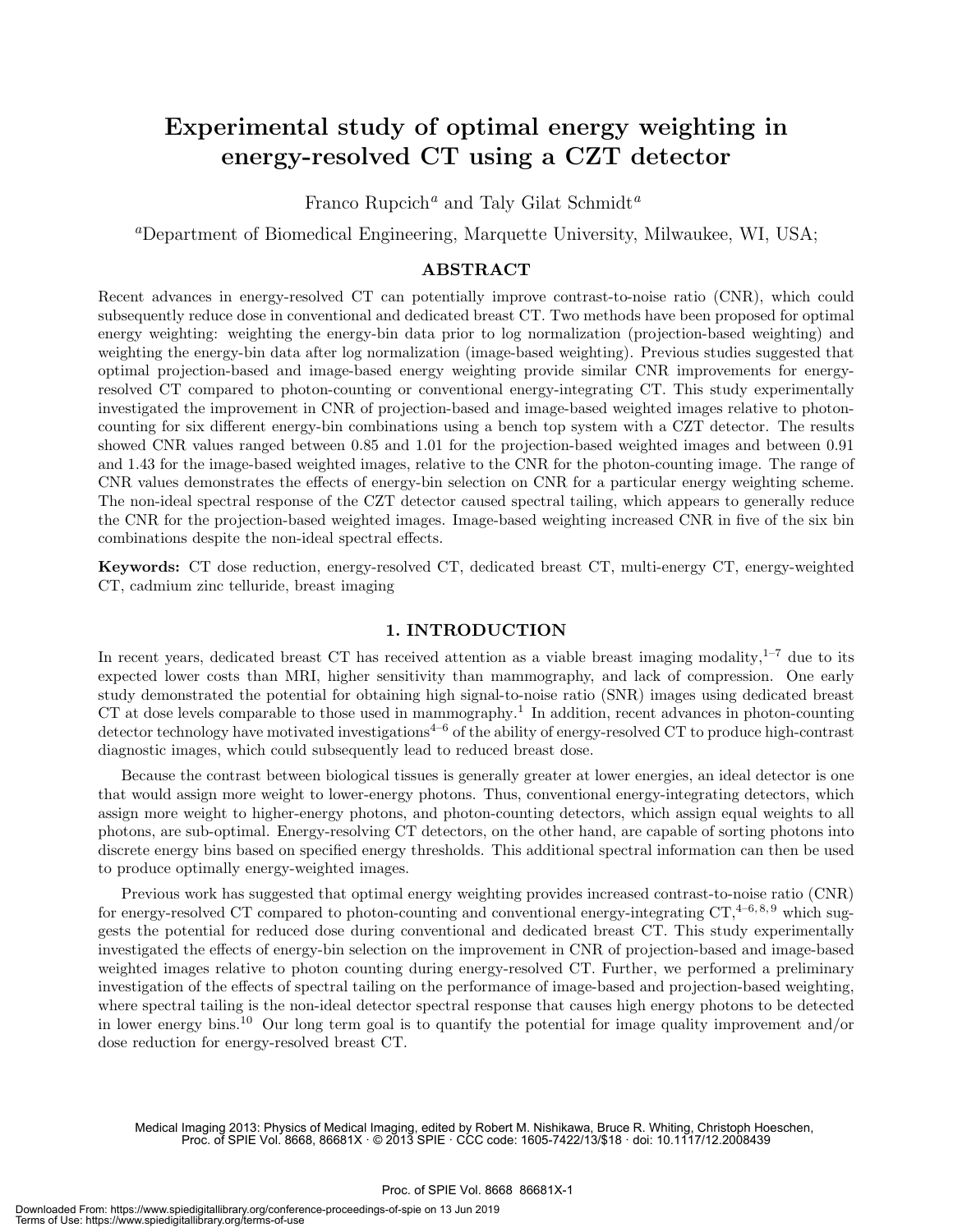#### 2. METHODS AND MATERIALS

#### 2.1 Overview

We acquired multi-energy CT data of a breast phantom containing a calcium contrast agent using our bench top energy-resolving CT system with a cadmium zinc telluride (CZT) detector. Images were obtained using both projection-based and image-based weighting for six different energy-bin combinations, and the CNR for each energy-bin combination for both weighting schemes was compared to that of an image obtained using photon-counting detection.

#### 2.2 Bench top energy-resolving CT system

Our bench top energy-resolving CT system (Figure 1a) consists of a cadmium zinc telluride (CZT) detector (NEXIS, Nova R&D, Riverside, CA) with two pixel rows, each consisting of 128,  $1 \times 1$  mm pixels. The detector pixel array is read out by the XENA chip (Nova R&D, Riverside, CA), which can sort detected photons above user-selected energy thresholds into a maximum of five bins per acquisition. The system also consists of a microfocal x-ray source (Fein-Focus-100.50, YXLON Intl, Hamburg, Germany) with a 3 micron effective focal spot. Cylindrical phantoms can be affixed to a rotating stage positioned between the x-ray source and CZT detector.



Figure 1. (a) Bench-top system and (b) breast phantom.

#### 2.3 Breast phantom

A phantom representing the breast was constructed from a 70-mm diameter PMMA cylinder containing four, 19-mm-diameter cylindrical inserts composed of the following materials: 1) PMMA embedded with a 10 mm diameter calcium sulfate element, 2) low-density polyethylene (representing adipose tissue), 3) and 4) PMMA (Figure 1b).

#### 2.4 System calibration

The detector energy-bin threshold settings were calibrated by sweeping the threshold levels while acquiring transmission measurements through channels containing iodine solution and tungsten film. The k-edges of iodine and tungsten were identified from the transmission measurements and used as reference threshold settings.

Knowledge of the x-ray spectrum is required for calculating the optimal projection-based weights and for investigating the spectral tailing effects. The x-ray spectrum was estimated from transmission measurements through varying thicknesses of acrylic and Teflon. The spectrum was estimated using measurements of all counts above the lowest energy threshold (i.e, photon counting detection), and was therefore unaffected by spectral tailing. An expectation maximization algorithm<sup>11</sup> estimated the spectrum that maximized the likelihood of obtaining the transmission measurements.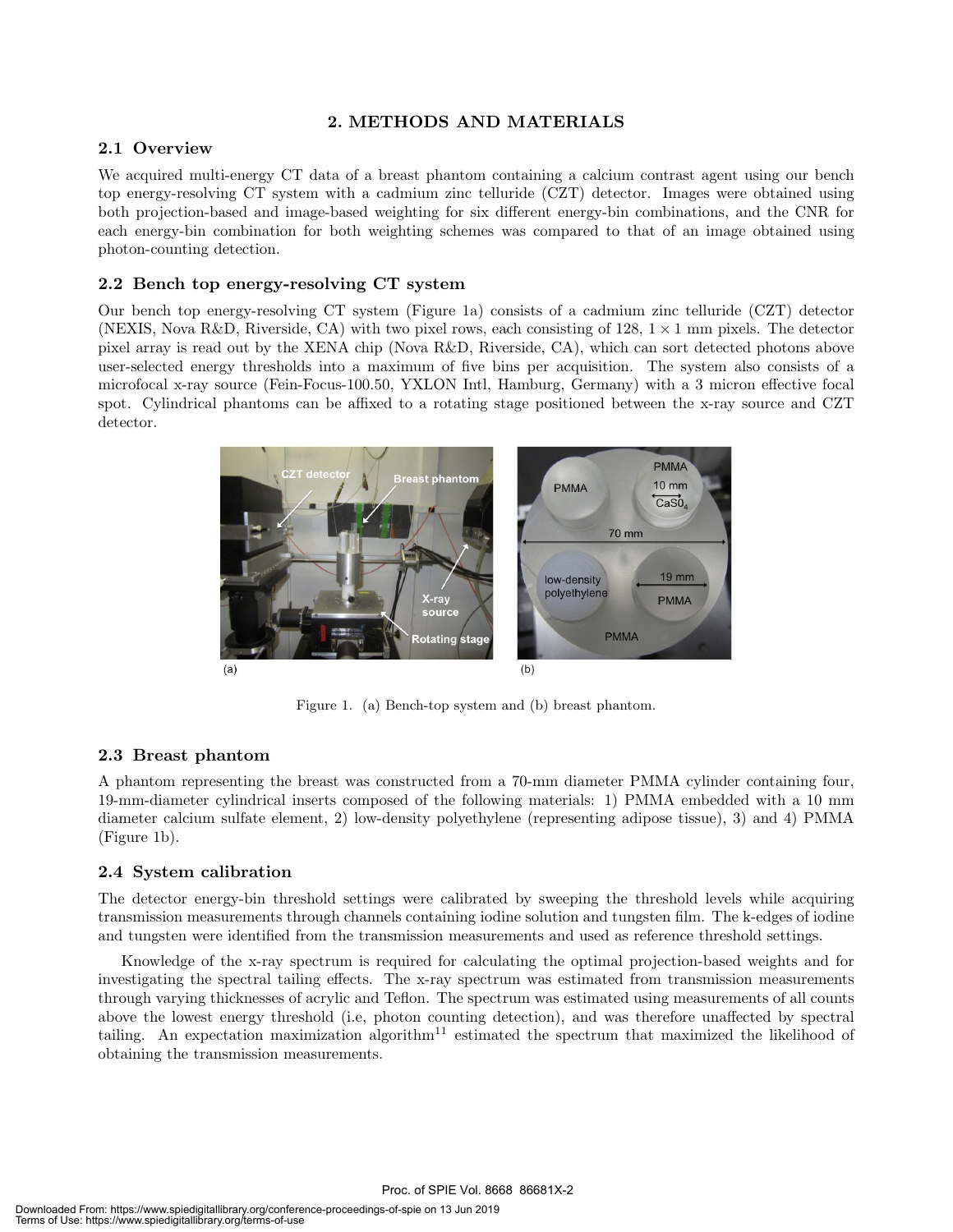#### 2.5 Acquiring projections

Two hundred projections of the phantom were acquired in step-and-shoot mode over 360° (1.8° per projection) at 100 kV and 8.8 mAs. Flat-field projections were collected at 100 kV and 4.4 mAs. The source-to-detector distance was 72 cm, and the source-to-isocenter distance was 40 cm. The raw photon count for each projection was measured using eight detector energy threshold bins: 25, 30, 35, 40, 45, 50, 60, and 70 keV. The total photon count between any two energy thresholds was obtained by calculating the difference in counts between those two threshold bins. Six combinations of energy bins (Table 1) were constructed from the raw data.

|                        | Energy-bin Cutoff $(keV)$ |           |           |           |           |           |       |     |  |
|------------------------|---------------------------|-----------|-----------|-----------|-----------|-----------|-------|-----|--|
| <b>Bin Combination</b> |                           | 2         | 3         | 4         | 5         | 6         |       | 8   |  |
|                        | 25-30                     | $30 - 35$ | $35 - 40$ | $40 - 45$ | $45 - 50$ | $50 - 60$ | 60-70 | >70 |  |
| 2                      | 25-35                     | $35 - 45$ | >45       | -         |           |           |       |     |  |
| 3                      | 25-35                     | $35 - 50$ | >50       | ٠         |           |           |       |     |  |
| 4                      | $25 - 40$                 | $40 - 60$ | >60       | ۰         |           |           |       |     |  |
| 5                      | $25 - 30$                 | $30 - 35$ | $35 - 40$ | $40 - 50$ | 50-60     | 60-70     | >70   |     |  |
| 6                      | $25 - 40$                 | $40 - 50$ | $50 - 60$ | 60-70     | >70       |           |       |     |  |

Table 1. Energy-bin combinations investigated for projection-based and image-based weighting

#### 2.6 Weighting and reconstructing images

For each energy-bin combination in Table 1, projections were flat-field corrected and images were obtained using projection-based and image-based weighting. In addition, we reconstructed a reference photon-counting image. All images were reconstructed with filtered backprojection. Details on the implementation of each weighting scheme are provided in the following subsections.

#### 2.6.1 Photon-counting

A photon-counting detector weights each photon equally, independent of its energy. Therefore, the raw projections obtained from the lowest energy threshold (all photons with an energy above 25 keV) were log-normalized and reconstructed to obtain a photon-counting image.

#### 2.6.2 Projection-based weighting

Projection-based optimal energy weighting linearly combines the energy-bin data prior to log normalization, with the weights proportional to the expected contrast-to-noise-variance ratios (CNVRs) of the binned projection data.5, 12 The optimal energy-dependent weights for maximizing CNR between a projection through background material and a projection through background material with an embedded contrast element of length  $d$  are described in Equation  $1:^{13,14}$ 

$$
w_{PB}(E) = \frac{1 - e^{-\left[\mu_c(E) - \mu_b(E)\right]d}}{1 + e^{-\left[\mu_c(E) - \mu_b(E)\right]d}}
$$
(1)

where  $\mu_b$  and  $\mu_c$  are the energy-dependent linear attenuation coefficients of the background and contrast element materials, respectively. For each bin combination, we estimated the projection-based line integrals by weighting, combining, and then log-normalizing the projection data according to Equation 2:<sup>5</sup>

$$
\tilde{\ell}_{PB} = -\ln\left(\frac{\sum_{i=1}^{M} (w_{PBi} \cdot \int_{E_i} N_0(E)e^{-\int \mu(l,E)dl} \mathrm{d}E)}{\sum_{i=1}^{M} w_{PBi} \cdot \int_{E_i} N_0(E) \mathrm{d}E}\right)
$$
\n(2)

where M is the number of energy bins,  $E_i$  is the energy range of the *i*th bin,  $N_0(E)$  is the number of incident photons at each energy, E, and  $\mu(l, E)$  is the energy-dependent linear attenuation coefficient of the object along ray path, l. The weight of the *i*th bin,  $w_{PBi}$ , was estimated using Equation 1 assuming the average attenuation coefficients,  $\bar{\mu}_i$  as described in Equation 3:

$$
\bar{\mu}_i = \int_{E_i} \mu(E) \cdot \Phi(E) \mathrm{d}E \tag{3}
$$

#### Proc. of SPIE Vol. 8668 86681X-3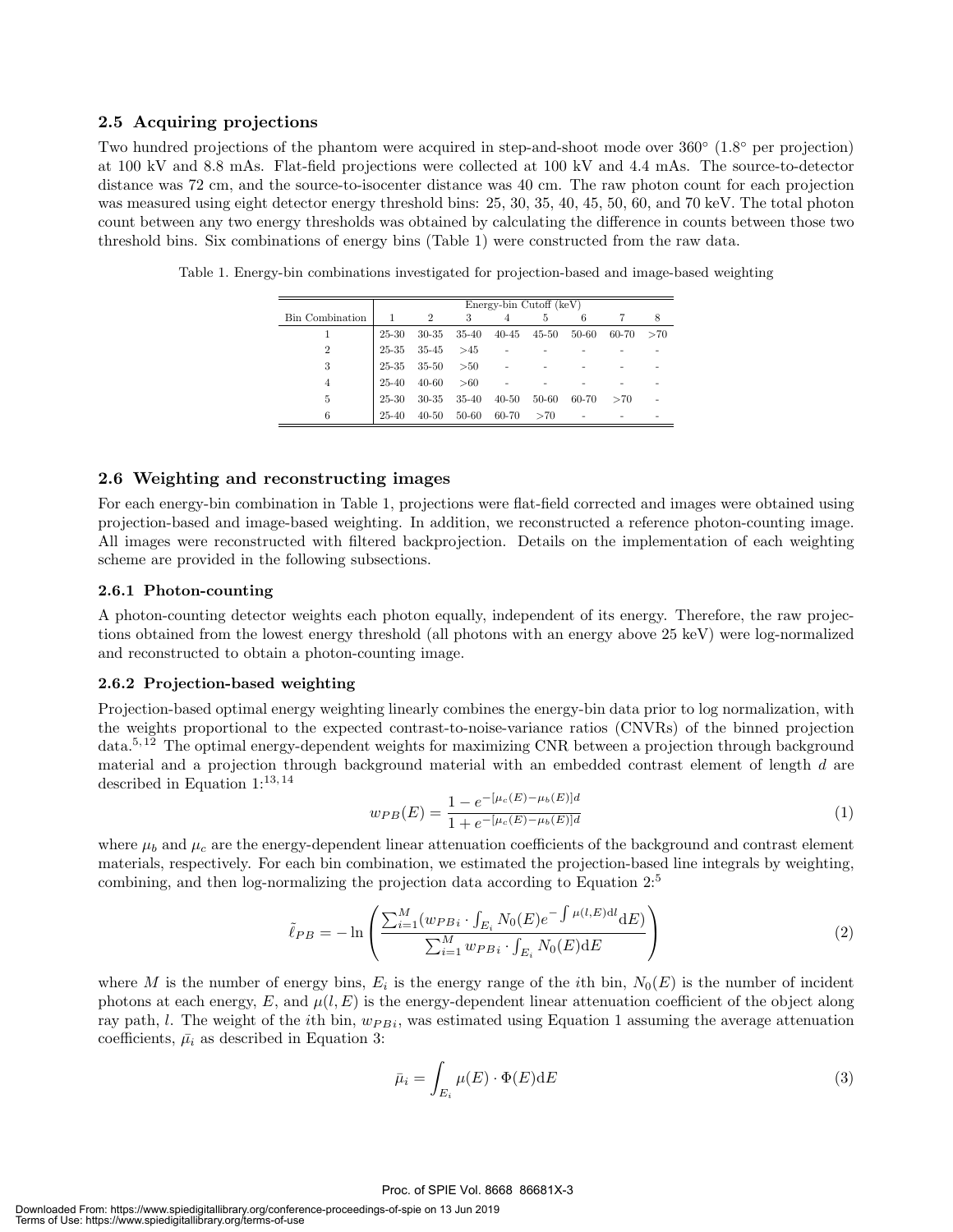where  $\Phi(E)$  is the estimated normalized spectrum, as described in Section 2.4. Once the projection data were weighted, combined, and log-normalized, we used filtered backprojection reconstruction to obtain a projectionbased weighted image for each energy-bin combination described in Table 1.

#### 2.6.3 Image-based weighting

Whereas projection-based weighting performs a linear combination of the energy-binned data prior to log normalization and reconstruction, image-based weighting performs a linear combination of the reconstructed energy-bin images:<sup>5</sup>

$$
Image_{combined} = \sum_{i=1}^{M} w_{IBi} \cdot Image_i \tag{4}
$$

The optimal weights are derived to maximize the CNR in the final reconstructed image. The optimal weight of the *i*th energy-bin image,  $w_{IBi}$ , is proportional to the CNVR of the binned images, and is calculated using Equation  $5:5$ 

$$
w_{IBi} = \frac{C_i/\sigma_i^2}{\sum_{n=1}^M C_n/\sigma_n^2}
$$
\n
$$
\tag{5}
$$

where  $\sigma_i$  is the noise standard deviation and  $C_i$  the contrast in the *i*th energy-bin image. Image-based weights may also be calculated prior to reconstructing the energy-bin images.<sup>5</sup> Assuming the use of a linear reconstruction algorithm, such as filtered back projection, we can obtain an image equivalent to that described by Equation 4 by weighting and combining the energy-bin data after log-normalization but before reconstruction. This method requires only a single reconstruction of the combined energy-bin data, and the estimated image-based weighted line integral is:<sup>5</sup>

$$
\tilde{\ell}_{IB} = \sum_{i=1}^{M} -w_{IBi} \ln \left( \frac{\int_{E_i} N_0(E) e^{-\int \mu(l,E) \mathrm{d}l} \mathrm{d}E}{\int_{E_i} N_0(E) \mathrm{d}E} \right) \tag{6}
$$

We performed image-based weighting using the first method – linearly combining the reconstructed energy-bin images, as described in Equation 4. We estimated the contrast using the following equation:

$$
C_i = |\bar{\mu}_{c,i} - \bar{\mu}_{b,i}| \tag{7}
$$

where  $\bar{\mu}_{c,i}$  and  $\bar{\mu}_{b,i}$  are the mean reconstructed attenuation coefficients within regions-of-interest (ROIs) of the calcium contrast element and background material, respectively, in the *i*th energy-bin image. Similarly,  $\sigma_i$  was estimated as the standard deviation within a background ROI in the ith enegy-bin image. Two reconstructed images for each energy bin were subtracted from one another to obtain an estimate of the standard deviation in images containing only noise, thus preventing ring artifacts from contributing to the noise estimate. Similarly, the background and calcium ROIs were circular regions with equivalent diameters and at an equivalent radius from the phantom center, thereby assuring the same relative effects of ring artifacts on the means of both ROIs.

#### 2.7 Assessment of image quality

For each energy-bin combination, we measured the contrast, noise, and CNR for the projection-based and imagebased weighted images relative to the photon-counting image. Contrast was estimated as the absolute value of the difference between the means of a background ROI and an ROI within the calcium element. Noise was estimated as the standard deviation of a background ROI. For all cases, two reconstructions were performed and the images subtracted to obtain a noise-only image and prevent ring artifacts from contributing to the noise estimate, as described in Section 2.6.3. Similarly, contrast and background ROIs were chosen carefully so that any ring artifacts would have the same effect on the means of both ROIs, also described in Section 2.6.3.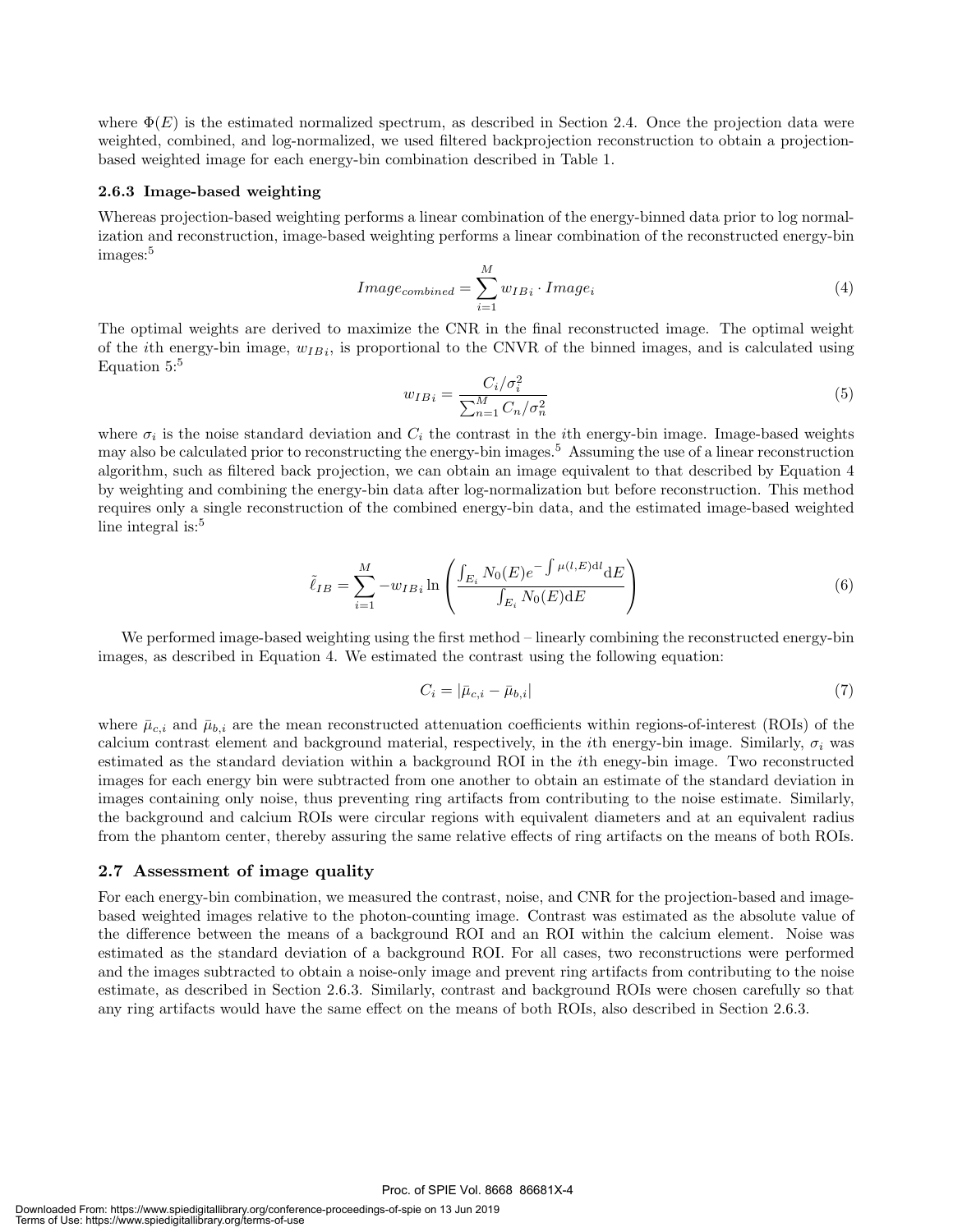#### 3. RESULTS

Figure 2 shows the individual energy-binned images for bin combination 5. In general, the lower energy bins demonstrate higher contrast and noise, while the higher energy bins demonstrate the opposite.

Table 2 lists the contrast, noise, and CNR for each energy-bin combination for projection-based and imagebased weighting relative to those of the photon-counting image. The ratios of the CNR of the energy-weighted images over the photon-counting image ranged between 0.85 (bin combinations 1 and 4) and 1.01 (bin combination 3) for the projection-based weighted images and between 0.91 (bin combination 2) and 1.43 (bin combination 5) for the image-based weighted images. In general, the projection-based weighted images showed relatively



Figure 2. Individual energy-binned images for bin combination 5. All images are shown at the same window (7800 HU) and level (2700 HU).

higher contrast at the expense of higher noise, resulting in lower CNR compared to the photon counting case for all but one of the six bin combinations. While the image-based weighted images demonstrated relatively lower contrast, they also produced lower noise, resulting in higher CNR than the photon counting case for five of the six bin combinations. These results are visually evident in Figure 3, which displays images reconstructed using projection-based and image-based weighting for energy-bin combinations 3 and 5, along with the photon-counting image.

| to the photon-counting case. |                            |                       |  |
|------------------------------|----------------------------|-----------------------|--|
|                              | Projection-Based Weighting | Image-Based Weighting |  |

Table 2. Results for projection-based and image-based weighted images. Contrast, noise, and CNR are reported relative

|                 | Projection-Based Weighting |               | Image-Based Weighting |                 |          |               |      |
|-----------------|----------------------------|---------------|-----------------------|-----------------|----------|---------------|------|
| Bin Combination | Contrast                   | Noise (stdev) | CNR.                  | Bin Combination | Contrast | Noise (stdev) | CNR. |
|                 | 1.11                       | 1.30          | 0.85                  |                 | 0.82     | 0.79          | 1.04 |
| 2               | 0.94                       | 1.06          | 0.89                  | 2               | 0.79     | 0.87          | 0.91 |
| 3               | 1.01                       | 1.00          | 1.01                  | 3               | 0.80     | 0.67          | 1.20 |
| $\overline{4}$  | 1.15                       | 1.35          | 0.85                  | 4               | 0.92     | 0.69          | 1.33 |
| 5               | 1.10                       | 1.18          | 0.93                  | 5.              | 0.85     | 0.59          | 1.43 |
| 6               | 1.01                       | 1.06          | 0.95                  | 6               | 0.75     | 0.65          | 1.15 |

Figure 4a plots the CNR for each bin combination for projection-based and image-based weighting relative to photon-counting. The differences in the shape of the curves suggests that an optimal bin combination (in terms of CNR) depends on the type of weighting used. Figure 4b plots the normalized photon-counting, projectionbased, and image-based weights for bin combination 5. For this particular bin combination, the projection-based weighting gives more weight to the lower energy photons, whereas the image-based weighting gives more weight to the higher energy photons.

In theory, both image-based and projection-based weighting should provide CNR that is at least as good as photon-counting weighting. As seen in Table 2, the CNR was equal to or lower than the photon-counting CNR for all projection-based weighted images and for one image-based weighted image. This discrepancy is likely caused by the fact that the theoretically calculated weights in the case of projection-based weighting may not reflect the measured CNVR in the energy-bin projection data. To quantify the magnitude of spectral tailing in the measured data, Figure 5 plots the number of photons expected at each energy bin based on the estimated 100 kV spectrum (whose measurement was minimally affected by spectral tailing, as described in Section 2.4) and the number of photons measured in each bin of a flat-field projection. The lowest two energy bins detected nearly 4.5 and 2.5 times the number of expected photons, respectively, while the highest three energy bins detected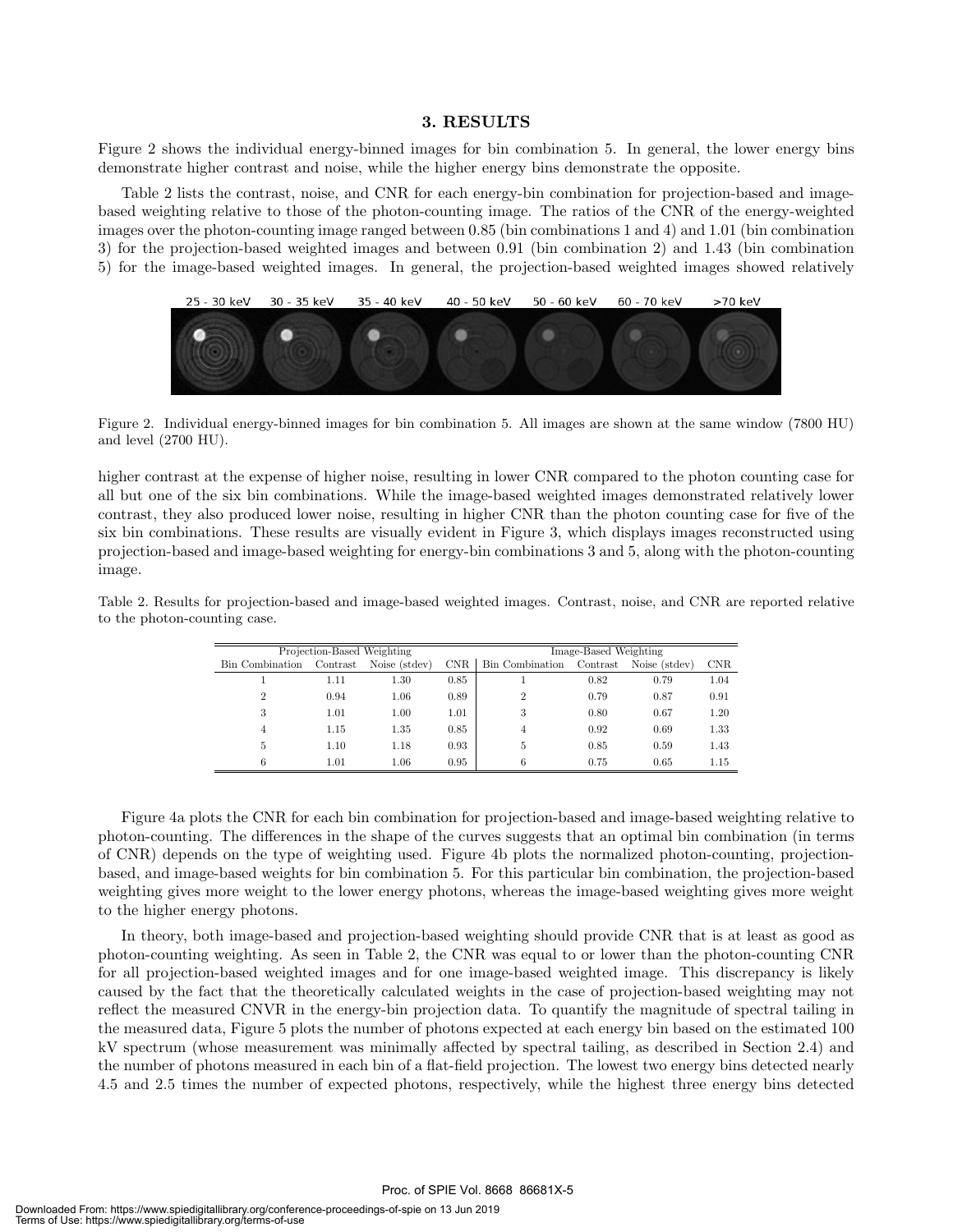

Figure 3. Images reconstructed using (a) photon-counting; (b) projection-based weighting with bin combination 3; (c) projection-based weighting with bin combination 5; (d) image-based weighting with bin combination 3; (e) image-based weighting with bin combination 5. All images have the same window (6000 HU) and level (1800 HU).



Figure 4. (a) CNR for each bin combination of projection-based and image-based weighting, relative to photon-counting. (b) Normalized photon-counting, image-based, and projection-based weights for bin combination 5.

between 0.5 and 0.83 the number of expected photons, indicating the presence of spectral tailing. Due to the presence of more higher energy photons, spectral tailing reduces the contrast in the lower energy bins. On the other hand, the increase in the total number of photons in the bin leads to a reduction in noise. The inverse is true for the higher energy bins.



Figure 5. The number of detected photons in the flat-field projection for each energy bin and the number of expected photons in each energy bin for the estimated 100 kV spectrum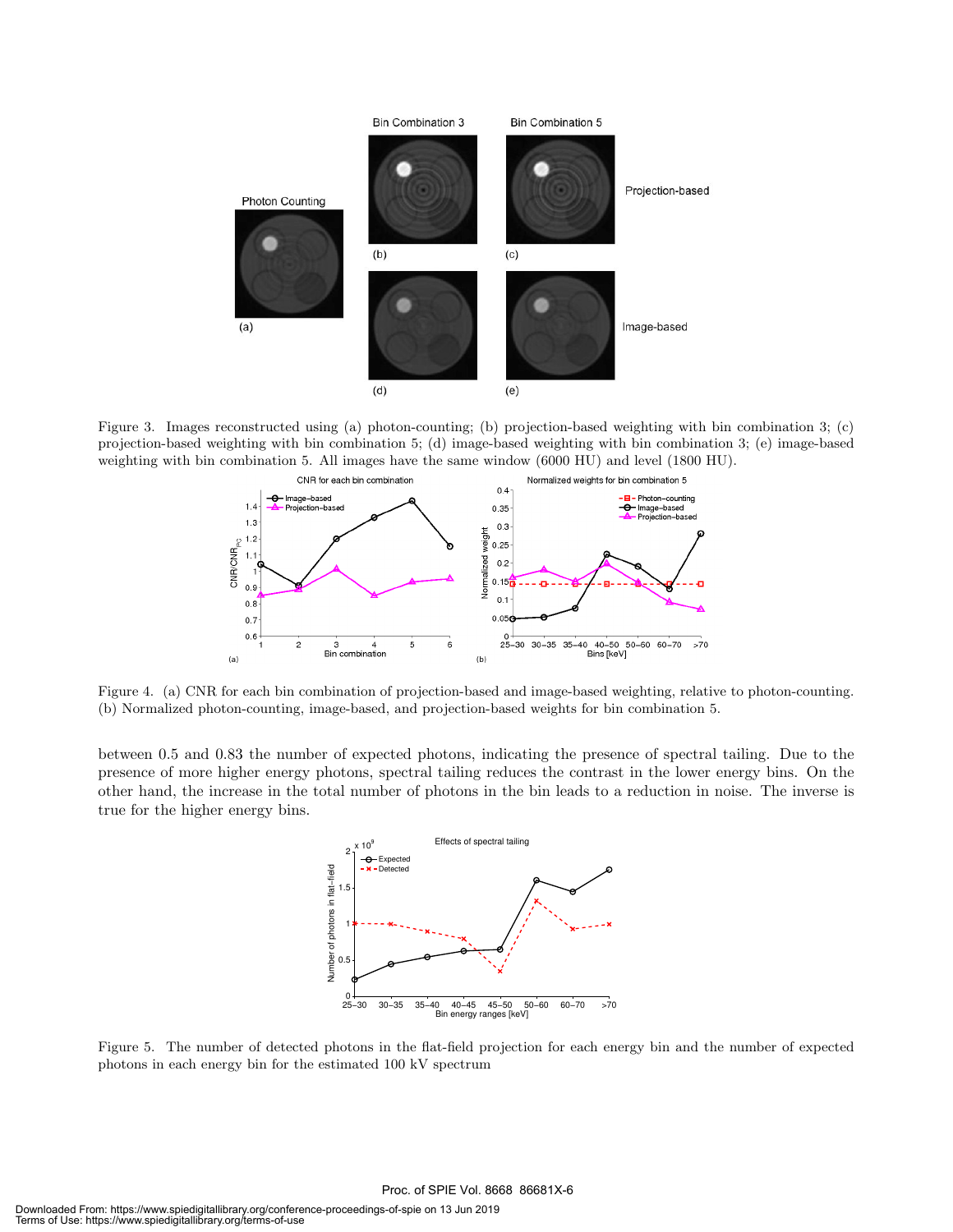#### 4. DISCUSSION AND CONCLUSIONS

Previous work suggested similar CNR performance for optimal projection- and image-based weights.<sup>5,6</sup> Furthermore, previous work also predicted that optimal weighting improves contrast compared to photon-counting weighting, due to the increased weighting of the low-energy bins.  $4-6, 8$  In our preliminary experimental results, projection-based weighting provided reduced CNR compared to photon-counting, and the images resulting from image-based weighting had increased CNR but reduced contrast compared to photon counting. We believe these discrepancies are due to the non-ideal spectral response in the CZT detector, which leads to spectral tailing effects, i.e., higher energy photons being counted in lower energy bins (Figure 5). Results suggest that these spectral tailing effects generally reduce the CNR in images reconstructed with projection-based weighting. On the other hand, image-based weighting was able to produce improved CNR despite the spectral tailing effects. This is likely due to the fact that the projection-based weights estimated in this work were based on the theoretical task, while the image-based weights were estimated from the measured image data (i.e., noise and contrast estimated directly from the binned images). Thus, the image-based weights may be adjusted to at least partially account for such system non-idealities. The results of the projection-based weighting could be improved by calculating the weights based on estimates of contrast and noise obtained directly from the projection data, although this measurement may be challenging in practice. The reduced ring artifacts in the image-based weighted images are likely caused by the increased weighting of high-energy bins, due to spectral tailing, compared to the projection-based weights. Work is in progress to develop methods to correct the spectral tailing response<sup>6, 10, 15–18</sup> to provide further CNR improvements for energy weighting with energy-resolving detectors.

Overall, our results indicate that image-based weighting during energy-resolved CT improves CNR and thus shows potential for reducing breast dose during procedures such as dedicated breast CT. Further studies are required to investigate the performance of each weighting scheme when combined with spectral tailing correction.

#### ACKNOWLEDGMENTS

This study was supported in part by an appointment to the Research Participation Program at the FDA Center for Devices and Radiological Health administered by the Oak Ridge Institute for Science and Education through an interagency agreement between the United States Department of Energy and the Food and Drug Administration, Office of Women's Health. The authors would like to acknowledge Steve Hayworth (Medical College of Wisconsin) for his aid in setting up and maintaining the bench top CT system. The authors would also like to acknowledge Iacovos Kyprianou, Kyle Myers, and Robert Jennings (Food and Drug Administration) for their guidance on this work.

#### REFERENCES

- [1] Boone, J. M., Nelson, T. R., Lindfors, K. K., and Seibert, J. A., "Dedicated breast CT: radiation dose and image quality evaluation," Radiology 221, 657-667 (2001).
- [2] McKinley, R. L., Tornai, M. P., Samei, E., and Bradshaw, M. L., "Simulation study of a quasimonochromatic beam for x-ray computed mammotomography," Medical Physics 31, 800–813 (2004).
- [3] Glick, S. J., Thacker, S., Gong, X., and Liu, B., "Evaluating the impact of x-ray spectral shape on image quality in flat-panel CT breast imaging," Medical Physics 34, 5–24 (2007).
- [4] Shikhaliev, P. M., "Energy-resolved computed tomography: first experimental results," Physics in Medicine and Biology  $53(20)$ ,  $5595-5613$  (2008).
- [5] Schmidt, T. G., "Optimal image-based weighting for energy-resolved CT," Medical Physics 36(7), 3018–3027 (2009).
- [6] Kalluri, K., Glick, S. J., and Mahd, M., "SNR Improvement in Dedicated Breast CT using Energy Weighting with Photon Counting Detectors," in [2011 37th Annual Northeast Bioengineering Conference (NEBEC)], IEEE, 1–2 (2011).
- [7] Shikhaliev, P. M. and Fritz, S. G., "Photon counting spectral CT versus conventional CT: comparative evaluation for breast imaging application," *Physics in Medicine and Biology* 56, 1905–1930 (2011).
- [8] Le, H. Q., Ducote, J. L., and Molloi, S., "Radiation dose reduction using a CdZnTe-based computed tomography system: Comparison to flat-panel detectors," *Medical Physics* 37(3), 1225–1236 (2010).